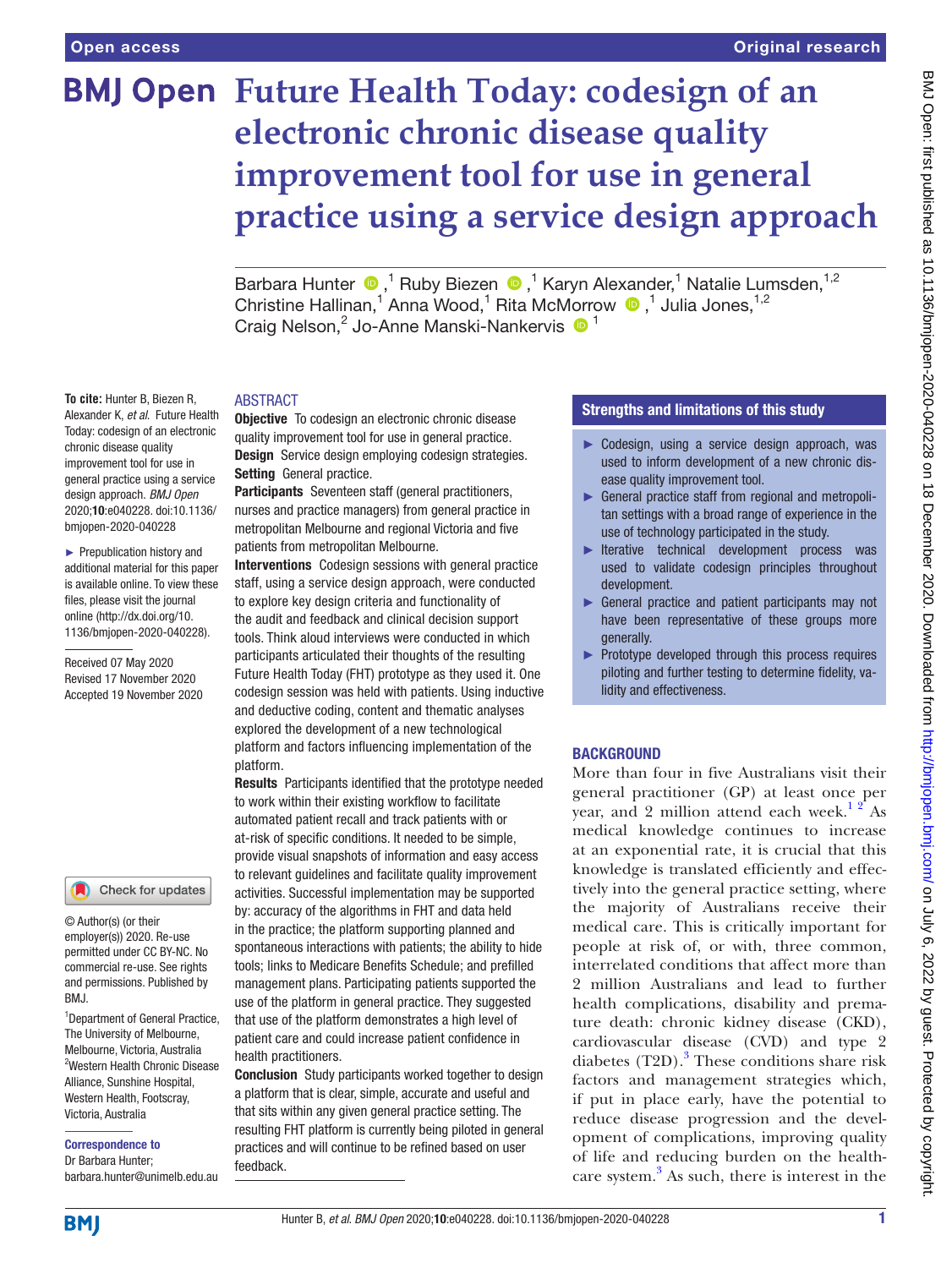development and implementation of quality improvement (QI) programmes in general practice targeting these conditions.

Successful QI programmes are multifactorial and can include elements such as audit, feedback and clinical decision support. A Cochrane systematic review of the impact of audit and feedback concluded that potentially important changes in professional practice can be achieved, particularly if feedback is: (1) reported more than once; (2) delivered in multiple formats; and (3) includes explicit targets and action plans.<sup>4</sup> A review of systematic reviews found that changes to professional behaviour are more likely with multifaceted interventions including reminders, audit and feedback that create a set of 'rules' about practice that when enacted become a normal component of everyday practice.<sup>[5](#page-8-3)</sup> Computerised clinical decision support, combined with other strategies such as the use of key opinion leaders and educational sessions, has the potential to improve health professional performance $6$  and is more likely to be effective if the advice is provided automatically, on the screen, with patient-specific suggestions.[7 8](#page-8-5) A systematic review and meta-analysis examining the systems of effectively delivering feedback for QI identified development components that were critical for the successful implementation of audit and feedback mechanisms: the method of feedback delivery, the attitude and comprehension of the healthcare professional and the context in which the feedback is delivered all need to align.<sup>9</sup>

Research from Canada and the UK has identified that algorithms developed using data from electronic medical records (EMRs) can accurately identify patients at risk of chronic health conditions in primary care and support QI through audit and feedback.<sup>10 11</sup> These have been delivered to primary healthcare physicians through both paper-based and computerised QI programmes (eg, Performance Improvement plaN GeneratoR: PINGR) and have been tailored to the specific data capture structures (eg, EMR systems used) and health system quirks (including the integration of health services) of the given settings.<sup>12-14</sup> Challenges associated with implementation of these QI systems include user engagement and ongoing use. Furthermore, successful implementation is influenced by factors such as: ensuring staff QI roles and responsibilities are clearly defined and allocated; the intention and functionality of the initiative are understood and agreed on; the new initiative fits or integrates well with existing systems/protocols; and that sufficient time/resources have been allocated to complete the QI activity.<sup>15–23</sup> QI systems designed with end users that provide actionable options are most likely to succeed and be sustained over time.<sup>24</sup>

Australian general practices were early adopters of EMRs in the 1990s, with near universal computerisation by  $2006.<sup>25</sup>$  The data stored within these records can be harnessed to facilitate QI activities and facilitate the translation of research into practice. The Australian government introduced a QI Practice Incentive Payment for

general practices in August 2019 (requiring submission of data to Primary Health Networks and participation in QI activities), bringing increased focus on QI activities.<sup>[26](#page-9-2)</sup> The challenge remains to develop a tool for Australian general practice that provides effective systematic QI functionality to improve guideline concordant care for patients at risk of or diagnosed with chronic disease.

The aim of this study was to codesign with end users an electronic chronic disease QI tool incorporating audit and clinical decision support for use by general practice staff. The tool was not intended to replace existing EMR systems. This paper describes the outcomes of the development process.

# **METHOD**

# Study design

The QI tool was developed using service design method-ology that promotes user-centred development strategy.<sup>[27](#page-9-3)</sup> This method involved three codesign engagements with general practice staff, one codesign session with patients and an acceptability and feasibility test of the resulting tool through 'think aloud' sessions.

Service design using codesign is a methodology increasingly used in the development of health services technology. It endeavours to include the end user or primary customer in both the initial and ongoing development of the tool to ensure that what is developed meets consumer needs.[28 29](#page-9-4) A strength of the codesign process is that it explicitly aims to develop a process or product in partnership with a variety of end users and then to test or pilot the 'result' further with a wider range of end users. Strategies employed in the codesign process included visualisation and mapping of system gaps, potential tool components and opportunities for system integration, and observation of user interaction with the resulting prototype.<sup>[28](#page-9-4)</sup>

# Patient and public involvement

Patients were recruited at the beginning of the project to provide input in the development and refinement of the QI tool (see 'Recruitment' below). They provided meaningful feedback on the acceptability of the tool for patients and on features specifically related to patient recall, through participation in the codesign focus group.

# **Recruitment**

General practice staff (GPs, practice nurses and practice managers) were recruited through VicReN, the practicebased research and education network at the Department of General Practice, University of Melbourne.<sup>[30](#page-9-5)</sup> General practices that are currently participating in the Depart-ment's Data for Decisions research programme<sup>[31](#page-9-6)</sup> were approached to participate as they have an interest in datadriven general practice research and represent a wide range of general practice, in terms of billing structure, location (metropolitan, regional and rural practices) and structure (community health centres and private general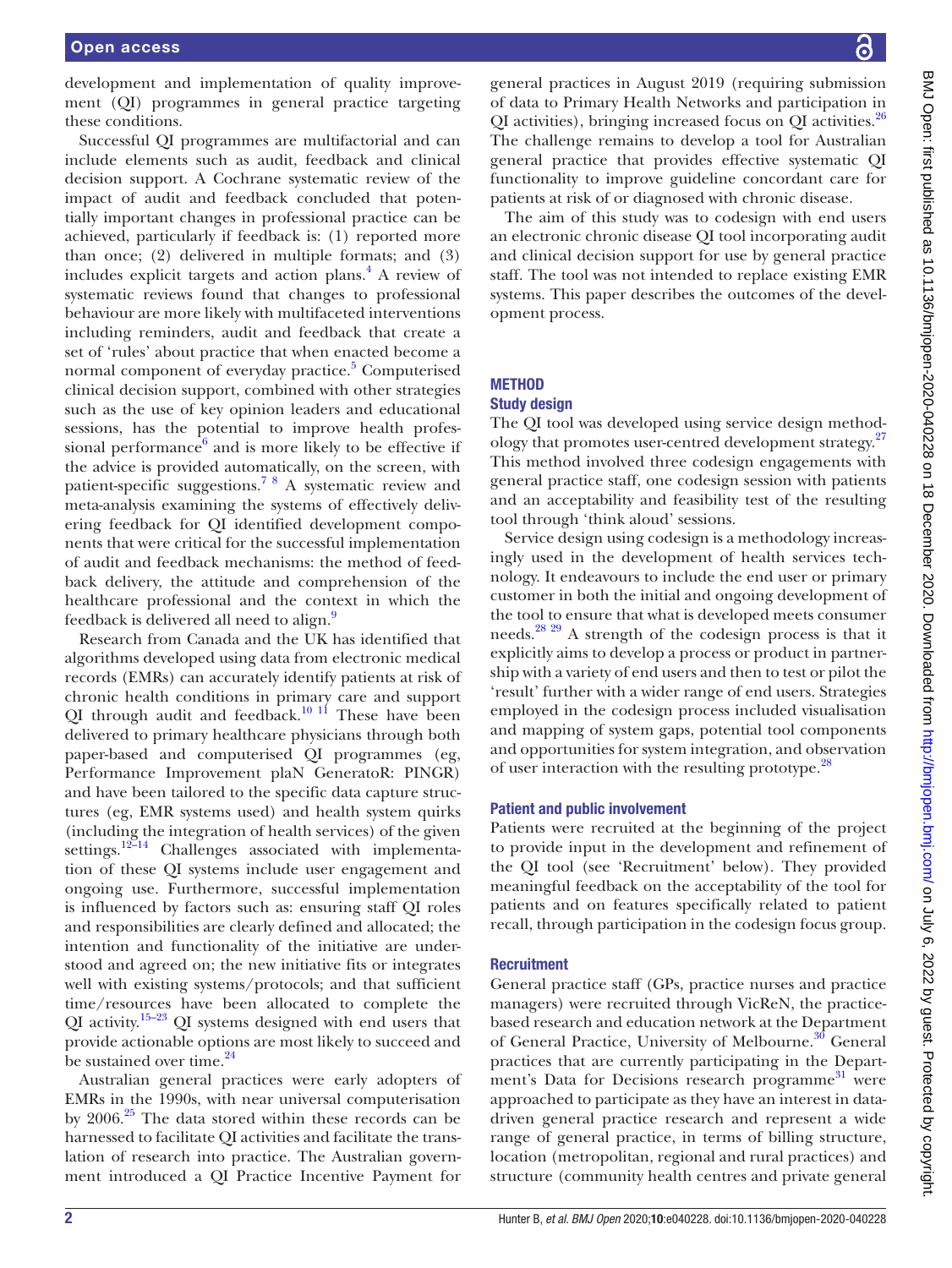practice). They were invited to participate via newsletter and email.

Patients were recruited by participating GPs using a direct approach. Interested participants contacted the researchers for further information and an invitation to participate, if they met the inclusion criteria. Inclusion criteria comprised patients with one or more chronic disease, or their carer, who have visited a GP at least three times in the last 2 years. This population was approached as they have experienced recall and management for chronic health conditions in general practice.

All participants gave informed consent to participate.

## Data collection

#### General practice participants

The codesign methodology consisted of an iterative process where participants discussed the QI systems they use, identified barriers and facilitators to QI in chronic disease management that could be addressed by technology and provided feedback into the tool development (see [online supplemental appendix A\)](https://dx.doi.org/10.1136/bmjopen-2020-040228). In each session, participants were provided with information on the status of the development of the QI tool, called 'Future Health Today' (FHT), and were asked to provide comment and feedback. The clear intention, as provided to participants, was to understand the variety of opinions and perceptions they had regarding each stage of development, not to arrive at consensus. The ideas and improvements were incorporated into the tool, subject to technical requirements. A semistructured interview schedule was used to prompt and guide discussion (see [online supplemental](https://dx.doi.org/10.1136/bmjopen-2020-040228) [appendix B](https://dx.doi.org/10.1136/bmjopen-2020-040228)). Meetings were held face to face at the Department of General Practice, University of Melbourne.

## *The first engagement (initial design)*

Service design methodology, using storyboarding to explore the health services journey, was used to inform development of FHT, using CKD as an exemplar.<sup>[27](#page-9-3)</sup> Participants were asked to prioritise elements of the prototype for development (including concepts identified by the research and technology teams and by participants themselves) and reality check the platform and proposed components within it.

These sessions provided participants with current statistics on the prevalence of chronic disease (including CKD, CVD and T2D) in Australia and asked participants to apply 'blue sky thinking' to QI for chronic disease management in general practice. They were asked to use CKD to describe and discuss how they currently identified at-risk groups (opportunistic vs planned); what they do once the at-risk groups are identified and how they make this determination; how they identify and manage risk in relation to chronic disease management and in relation to data management; how they manage, enter and store data; how well their current data management systems (including EMR and third party applications) function; if and how they plan and document QI and audit; and if they use or would be interested in benchmarking. Finally,

participants were asked about proposed FHT functionality—what they would prefer and what they do not like.

#### *The second engagement (functionality)*

These codesign sessions provided participants with a version of the prototype that incorporated many of the features discussed in session 1, described as a 'dashboard'. They focused on deeper discussion of the design aspects of the prototype and specifically on the preferred functionality and priorities for the designers relating to the dashboard. This session included discussions of categorisation and stratification of clinical information; workshopping appearance and basic functionality; and reflecting on issues and preferences discussed in previous sessions.

#### *The third engagement (refinement)*

These codesign sessions provided participants with the next version of the prototype for discussion and asked them to focus on a clinical decision support component to be primarily used at the 'point of care' in consultation. Changes had been made to the system based on previous discussion and these were reviewed and refined through group discussion.

#### *Zoom videoconference sessions*

Separate Zoom videoconference sessions were held for participants that were either not able to attend the face-toface sessions or who were based in regional Victoria and not able to travel to Melbourne. Two sessions were held: the first focused on initial design and functionality and the second focused on refinement (was held on two separate occasions with different attendees on each occasion).

Sessions were recorded using a digital audio and video recorder, and field notes and sketches were collected for the face-to-face sessions.

#### Patient participants

The codesign session with patients focused on the components patients felt were important in a system designed to help identify and manage chronic health conditions from the patient perspective. The group were asked questions about and discussed the process of being recalled, seen and managed by a doctor for a chronic health condition (see [online supplemental appendix B](https://dx.doi.org/10.1136/bmjopen-2020-040228)). They received a demonstration of the prototype tool and explored patient opinions and acceptance of using technology platforms for healthcare and opinions about active participation in recalls for medical appointments.

The session was recorded using a digital audio and video recorder, and field notes were collected. All audio recordings were transcribed and deidentified for analysis.

## Think aloud interviews

Following the codesign sessions, a working prototype was developed, and a subset of general practice codesign panel members were invited to participate in a 'think aloud' session at the Department of General Practice, University of Melbourne, where they talked through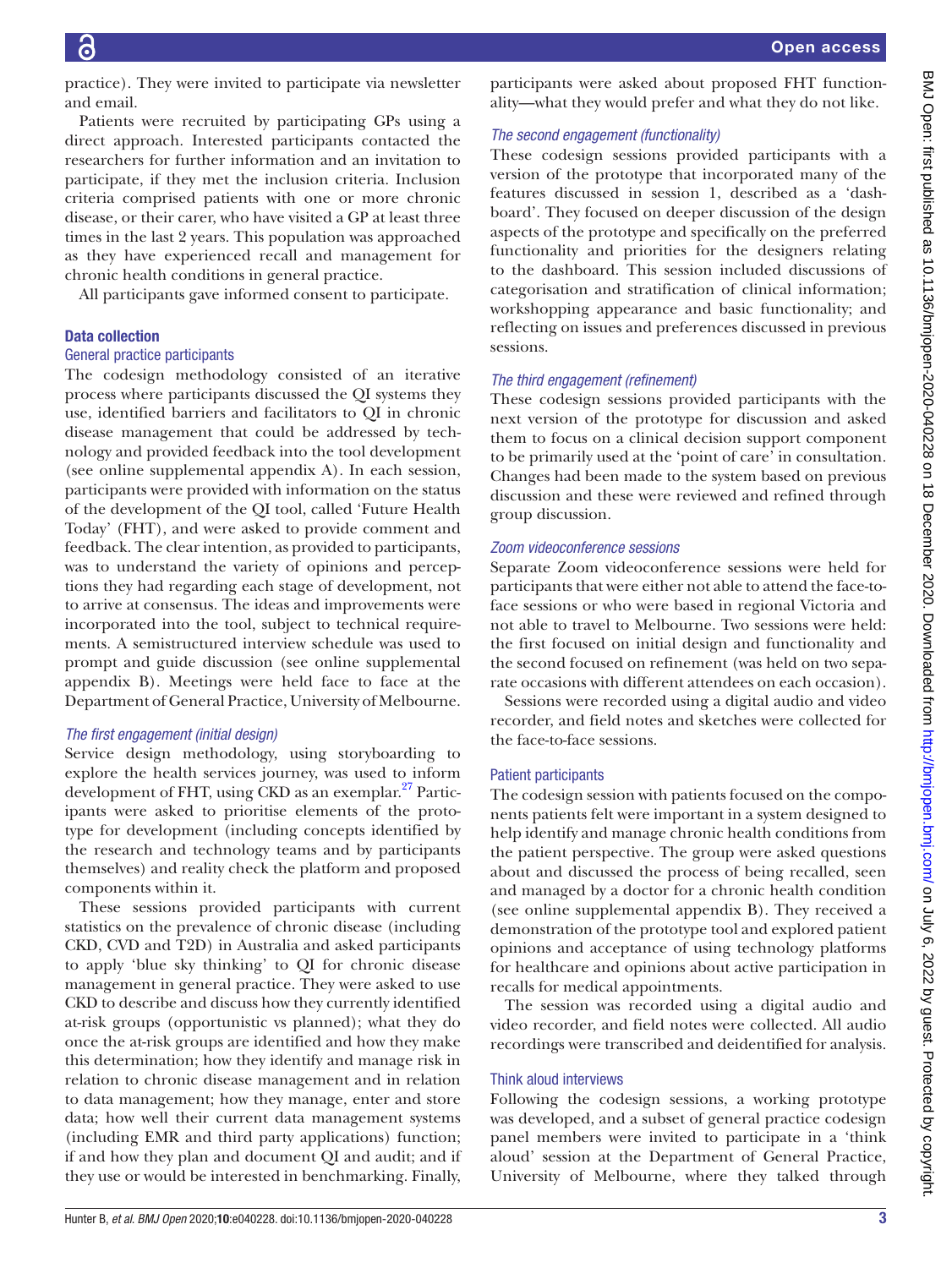their use of the tool and made suggestions for improvement prior to development of the final prototype.<sup>32</sup> They were recorded using a digital video recorder and screen capture technology, and field notes were taken.

# Data analysis

## General practice codesign sessions

The analytical structure applied to this phase of the project involved a two-pronged approach. The first stage of analysis involved a content and descriptive analysis of current processes and preferred technological functionality of a new system for identification and management of CKD. A further content analysis of the field notes and interviews reviewed items arising throughout the codesign process to enable a fidelity check at the end of the development phase and throughout the piloting/refinement process to ensure that the final product both met the end user need and remained faithful to the codesign key design features. Using an inductive approach, codes were generated from the data to identify what was currently being used, what was missing and what could go in the new platform. Data were reviewed and coded by two researchers.

A thematic analysis $33$  was then conducted to examine what codesign participants felt was most important in development and implementation. A combination of inductive coding and deductive coding was used.

## Patient codesign session

A thematic analysis was conducted on the data captured in the patient session, examining key issues arising for participants that may influence the development and implementation of the FHT platform.

All analysis was conducted using NVivo qualitative data analysis software (QSR International Pty Ltd, V.12, 2018).

# Think aloud sessions

The think aloud sessions were analysed using content analysis technique. $34$  As sessions were focused specifically on the functionality of the FHT platform, analysis examined issues that arose during the short 'test run' of the software.

## **RESULTS**

We aimed to recruit ten participants (four GPs, two practice nurses and two practice managers) to the general practice codesign sessions; however, due to significant interest, 17 people were recruited to participate (eight GPs, five PNs and four PMs), representative of practices across metropolitan Melbourne and regional Victoria. Three face-to-face and three zoom videoconference sessions were conducted, with variable attendance across sessions (see [table](#page-3-0) 1). Six participants attended all three codesign sessions, four attended two sessions and the remaining seven attended a single session (initial design=6, functionality=1). Each face-to-face meeting ran for 85–120 min. Each remote session ran for 40–60 min.

Over the six sessions, participants shifted their focus from the blue skies possibilities of FHT to the practical reality of what the platform was best suited to do, using CKD as an example, and how it filled the gaps left by existing QI systems. The evolving discussions refined the intended purpose of FHT and streamlined the activities that should sit within the FHT platform. Participants were enthusiastic about the possibilities for identifying at-risk patients and for filtering and stratifying large databases of patients into a snapshot review of their health status across chronic conditions. Participants felt that FHT needed to be flexible enough to sit across different visual processing styles, EMR systems (participants used three different systems) and general practice structures.

The variability of attendance across the sessions ensured that the codesign process did not develop a dominant participant dynamic and provided opportunity for participants to challenge and refine concepts over the period of codesign. The semistructured interview structure provided prompts for discussion around the given design components and enabled facilitators to explore issues identified by the research team and those raised by participants. Participants were not asked or encouraged to reach consensus and engaged in respectful discussion with each other, sharing and challenging ideas. Common themes emerged, however, from the multiple discussions.

Key features that participants wanted FHT to include, together with illustrative quotes, are summarised in [table](#page-4-0) 2.

Participants also stressed the importance of ease of use, facilitated through clear and agreed language for any terms and tools used on the platform, clear and easy links between their chosen EMR and FHT and snapshots of information with links to further detail, although the nature of the snapshot was influenced by visual processing preferences.

<span id="page-3-0"></span>

| Table 1 Practitioner participation in codesign sessions |                          |                                 |           |                       |      |
|---------------------------------------------------------|--------------------------|---------------------------------|-----------|-----------------------|------|
| Initial design (1)                                      | <b>Functionality (2)</b> | Zoom (design and functionality) |           | <b>Refinement (3)</b> |      |
| F <sub>2</sub> F                                        | F <sub>2</sub> F         | Session 1                       | Session 2 | F2F                   | Zoom |
| 3                                                       |                          |                                 |           |                       |      |
| 4                                                       |                          |                                 |           |                       |      |
| 3                                                       |                          |                                 |           |                       |      |
| 10                                                      |                          |                                 |           |                       |      |
|                                                         |                          |                                 |           |                       |      |

F2F, Face to face; GP, general practitioner ; PM, Practice manager; PN, Practice nurse.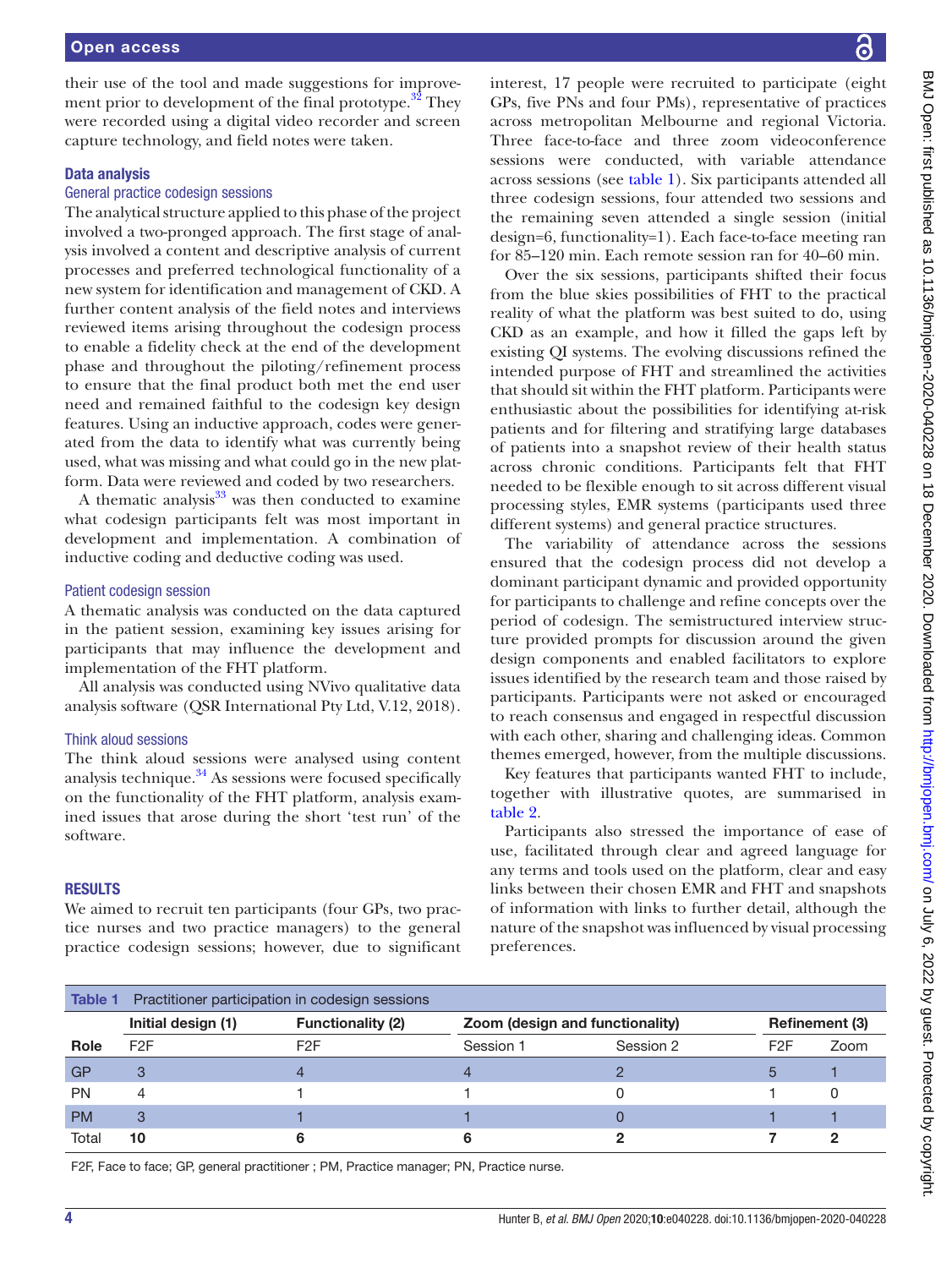| <b>Key feature</b>                                                                                                                                      | <b>Example quotes</b>                                                                                                                                                                                                                                                                                                                                                                                                                                                                                   |
|---------------------------------------------------------------------------------------------------------------------------------------------------------|---------------------------------------------------------------------------------------------------------------------------------------------------------------------------------------------------------------------------------------------------------------------------------------------------------------------------------------------------------------------------------------------------------------------------------------------------------------------------------------------------------|
| Ability to track number of patients at risk of CKD                                                                                                      | '[B]ecause people who are likely to have the highest number of risk factors  are<br>the group of patients that we are most likely to be able to do something meaningful<br>for by knowing who they are and capturing who they are. Especially in clinics with<br>small numbers of doctors, yet with too many patients, being able to focus on the<br>patients where we are able to make the most meaningful difference is going to be<br>really helpful'. (Session 2, GP, zoom, rural and metropolitan) |
| Automated patient recall                                                                                                                                | 'Reminder and recall systems in practice software is inadequate people are<br>slipping through'. (Session 2, PN, zoom, rural and metropolitan)                                                                                                                                                                                                                                                                                                                                                          |
| Elements to fit within workflow                                                                                                                         | 'When you're in this you want to be in action mode. You've got your data, you've<br>got your information, you know what you want to do and all of a sudden your clinical<br>decision making says "ok, what is my strategy, which do I do next, when do I do<br>it what do I have to do and what order do I need to do it"'. (Session 3, GP, face to<br>face, metropolitan)                                                                                                                              |
| Ability to filter data through a range of lenses                                                                                                        | 'What's really good about that, it came up in the group discussion, a smaller practice<br>with perhaps less enthusiasm for this, you can actually drill down and get quite small<br>numbers to begin with that allows people to get their feet wet with looking at the<br>key issues and looking at trying to change behaviours or introduce medications, and<br>as you grow in confidence you can start softening your filter and capturing a wider<br>group'. (Session 5, GP, zoom, rural)            |
| Incorporation of QI cycles                                                                                                                              | 'Could you have a print out so that when you have your monthly meetings you can<br>say this is where we started, this is where we are now and of course this is going to<br>help with QI?' (Session 1, PN, face to face, metropolitan)                                                                                                                                                                                                                                                                  |
| Links to information, including national guidelines and<br>patient information                                                                          | 'If it has the list of identified things and the list of identified assessment, that's what<br>I would use at a glance. We all know what recommended assessment for CKD is,<br>but when we get down the line to people on the orange or red action plan then<br>definitely, you forget how often to check for  so having that list pop up quickly<br>rather than clicking through is probably more efficient'. (Session 6, GP, face to face,<br>metropolitan)                                           |
| Relevant patient pathology results displayed in<br>graphical/visual format to facilitate review                                                         | ' but if you did have BP that was green, ACR which was yellow, and the eGFR<br>was red, and you clicked on it, you would see what the last one was, and a trend<br>came up, it would be really helpful to look at the trend'. (Session 1, GP, face to face,<br>metropolitan)                                                                                                                                                                                                                            |
| Ability to focus on conditions relevant to individual<br>practice profiles                                                                              | 'My initial thought to that is, what I think you've got there for general practice is<br>excellent. Because what you are doing is you're identifying one of four groups you<br>can allocate that patient to. I think that behind that there is an opportunity for people<br>with a particular interest to refine their search, such as HIV, but to your bread and<br>butter general practitioner that would be of less importance'. (Session 5, GP, zoom,<br>rural)                                     |
| Ability to track their own practice's activities over time<br>and potentially to review their activity against that of like<br>practices (benchmarking) | 'That's the helpful part of it-seeing your own practice change'. (Session 1, PN, face<br>to face, metropolitan)                                                                                                                                                                                                                                                                                                                                                                                         |

FHT, Future Health Today; GP, general practitioner; QI, quality improvement.

<span id="page-4-0"></span>Table 2 Key requested features of FHT, with illustrative quotes

# The prototype

Following the codesign sessions with general practice staff, a prototype was developed. This prototype comprised a 'dashboard' designed to assist general practices to identify and manage patients with chronic health conditions and to manage QI activities. The 'Dashboard' prototype enabled a global view of patient health status (as it related to CKD) across a general practice. Through an initial navigation page users were able to filter the patient group by one of five designated areas for improvement and further facilitate recall (see [box](#page-5-0) 1).

The FHT prototype also included a decision support tool that linked with the patients' EMR at the point of care. This clinical decision support tool is activated when a patient file is opened and where the criteria within the evidence-based algorithms used by the FHT platform are

met. The 'pop-up' in the corner of the computer screen advises the GP of the patient's CKD status and recommendations for CKD management. This links to a summary and graphs of the patient's recent blood pressure and pathology relevant to CKD and links directly back to the dashboard, relevant clinical guidelines and resources. From this 'pop-up', the GP can action or defer the recommendations, as appropriate.

# Think aloud: prototype testing

Four participants (two GPs, one practice nurse, one practice manager) from the general practice codesign sessions participated in the 'think aloud' prototype testing of the FHT dashboard. Participants each brought a different perspective to the testing, depending on how they would be using the platform. They each provided detailed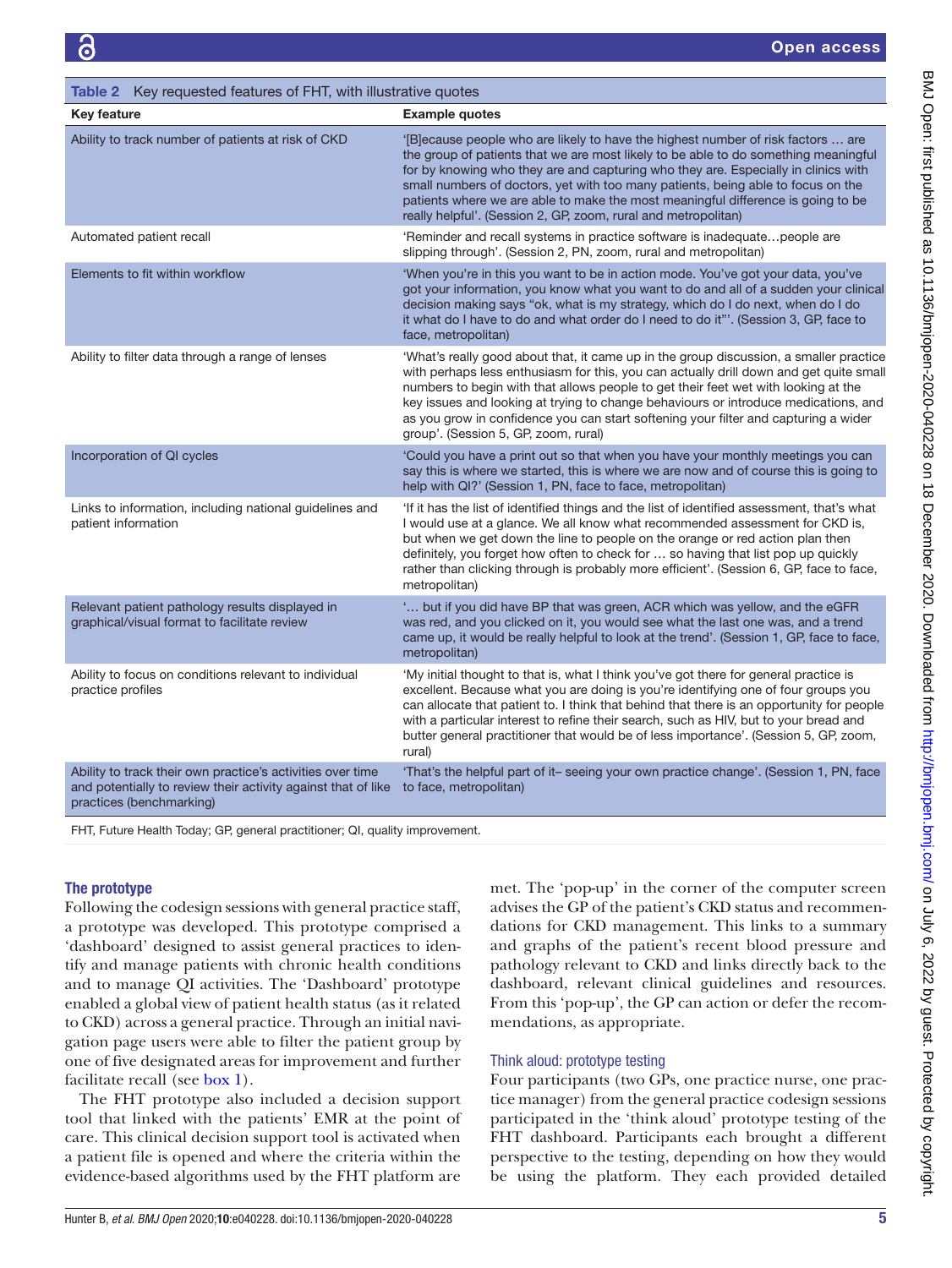# Box 1 The Future Health Today (FHT) 'dashboard'

<span id="page-5-0"></span>The five chronic kidney disease (CKD) QI areas as seen on the 'dashboard'

- 1. Patient has risk factors for CKD and may benefit from a kidney health check.
- 2. Patient has abnormal pathology results and requires confirmatory testing as they may have CKD.
- 3. Test results indicate CKD is present, but this is not coded in the electronic medical record as a diagnosis.
- 4. Patient has diagnosed CKD, and their blood pressure requires optimisation.
- 5. Patient has diagnosed CKD, and cholesterol medication initiation or management is recommended.
- Functions within the FHT 'dashboard'

Generate a list of patients to review through their preferred approach (eg, as they attend a usual appointment, or with a specific recall).

Elect to suspend ('Defer') FHT review for individual patients, either for a given period of time or indefinitely.

Process of 'recall authorisation' to ensure that a patient's usual doctor agrees with and authorises the recall of that patient.

Identify areas where a practice's data capture/management may need improvement.

Links to relevant clinical guidelines and resources.

comments on usability and preferences within the dashboard. The point of care clinical decision support tool was not tested with this group.

Overall, while participants thought FHT looked accessible and provided ample information (both for themselves and for patients), they felt that it was overwhelming and difficult to review and would be challenging for less tech savvy individuals. Many of their concerns were similar to the concerns raised in the general practice codesign sessions and were issues that the technical development team were actively working to improve for the final version for clinical testing. Identified issues surrounded streamlining the dashboard for increased ease of use, simplifying and clarifying language used and provision of clear instruction and training to best use all the features of FHT.

#### Barriers and enablers to implementation

Codesign session participants discussed factors that could facilitate or impede the implementation of FHT. Some factors were similarly applicable to any new initiative employed at a practice and have been identified in previous research, including clearly defined roles and responsibilities, an understanding of the intention and functionality of the initiative, good fit or integration with existing systems/protocols and sufficient time/ resources. $15-2$ 

I think that each person, as we were just talking about, needs to know their role. And they need to be trained in their role and they need to stay within their role. And that will prevent the wrong information getting into the wrong arena. Otherwise you'll end

up with the thing going wrong, completely wrong… . (Session 1, GP, face to face, metropolitan)

And don't forget that if it's a ten minute consult and that pops up but it's got nothing to do with what the patient has come in for, then it's just going to be a 'close that'. (Session 1, PN, face to face, metropolitan)

Others could be applied to the implementation of other new technology: the need for the platform to be engaging (and not annoying), intuitive (or familiar), useful and easy to use; the need for the platform to be accurate and free from bugs; and the need to be flexible and allow for some individualisation or adaptation to different contexts.

As with any of these things there will be a need for education and you'll have early adopters and you'll have the laggards. I think just keep it simple and to have as much or as little as you want. (Session 5, GP, zoom, rural)

Factors specific to FHT included: the need for the algorithms sitting within FHT to be accurate; the data drawn from the EMR to be accurate and complete; the ability to use the platform for planned and spontaneous interactions; the ability of the programme to be hidden when not required; the ability to link to the MBS; and interactive links and prefilled tools.

I think you've got things there that prioritise by risk, that allow you to manage your cohort if you want to start small and grow, it's got a feature that allows you to opt the patient out for a period of time, or indefinitely, and discussing there the follow up operation of how you get patients in front of you and do that in a manageable way either me fixing with planned visits to the doctor or support enough that they are coming in before. (Session 5, GP, zoom, rural)

… [A]nd user friendly also, in the respect that when it is done it vanishes, we don't want to see it keep coming up because as you say when people see too many prompts they say I'm not even looking. (Session 1, PN, face to face, metropolitan)

… [C]ut out the things you don't need to see, so we only have the risks that we have automatically identified. (Session 6, GP, face to face, metropolitan)

Perceived barriers to implementation included clear ownership, technological complexity and competing priorities. Perceived enablers to implementation included the familiarity of the system functionality, the flexibility of the tool, the simplicity of the technology and the potential to gain from use of the tool.

Participants identified potential ethical/legal concerns relating to the use of technology to assist with QI activities, including the consequences of identifying a patient as having risk factors but not acting on them, of using autofilled forms (eg, management plans) without sufficient oversight, privacy concerns regarding communication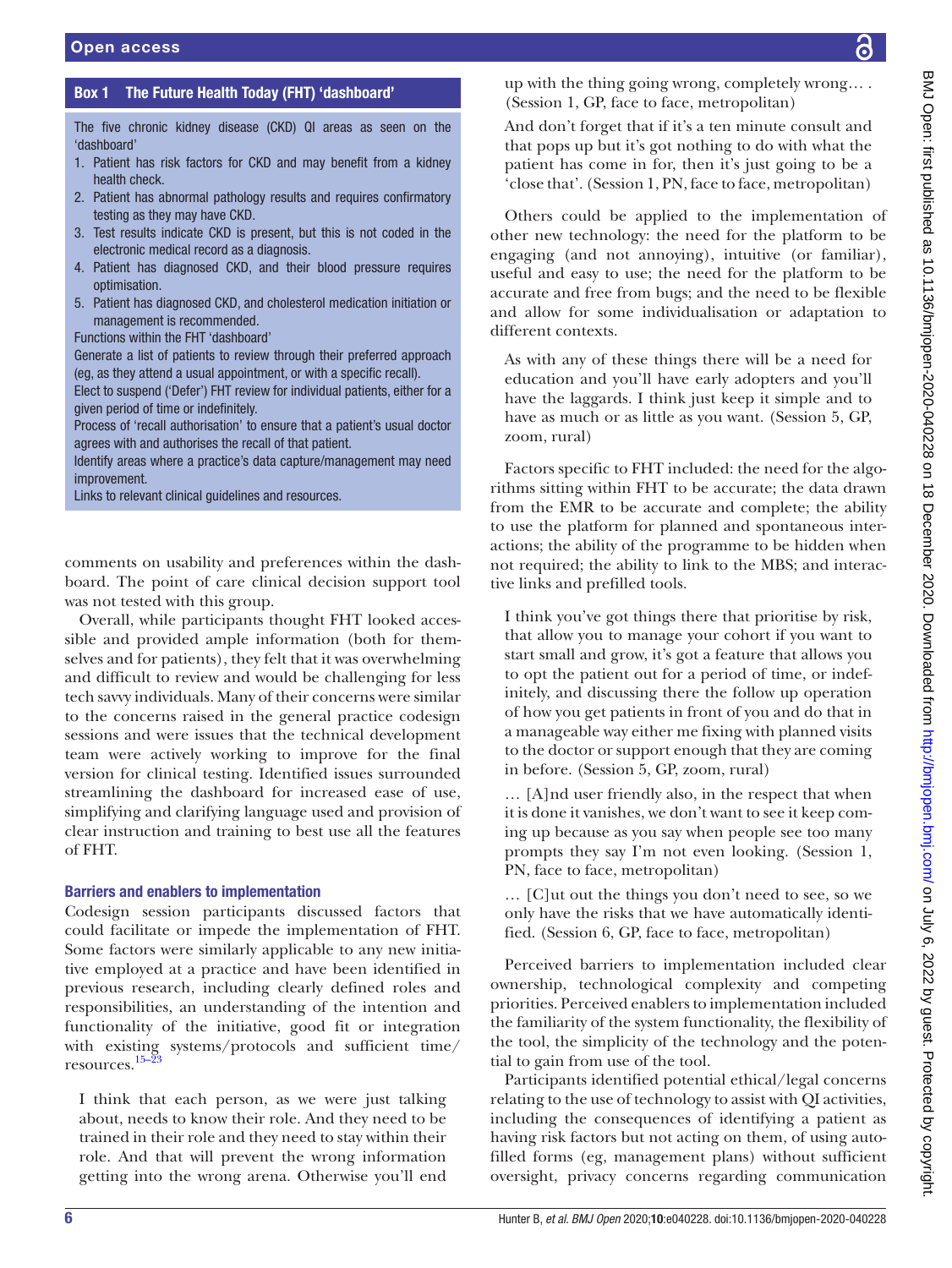methods with patients (eg, email and fax) and appropriate allocation of responsibility and venue for discussion of risk factors and recall. However, participants felt that these risks, primarily surrounding practice management of recall and chronic health discussions with patients, were sufficiently mitigated with strategies currently in place in their own practices.

Participants felt that some contexts were more suited to the implementation of FHT, namely practices with more doctors, with practice nurses and with more time available for patient review and building recall lists. They also felt that FHT could only be used when the patient agenda or need was not urgent or where time was left at the end of a consultation.

Participants self-selected to participate in the project and as such demonstrated an openness to new technology and new ways of managing clinical processes. While they indicated variable technological skill and confidence, they expressed confidence that they would be able to use FHT. For some, the more complex functionalities were accessible because of their similarity to existing programmes. Participants were enthusiastic about the possibilities for clinical performance enhancement provided by FHT, seeing their current ad hoc approaches being strengthened by the platform.

# A patient perspective

The patient codesign group was convened to review the prototype and concept with patients who had attended general practices for chronic health conditions. Five people attended these sessions, with four aged over 60 years and one aged 40–49 years. Three participants were female and two were male. All lived in metropolitan Melbourne. The session ran for approximately 60 min.

Participants acknowledged that their preferences may be influenced by their age and that younger people may have different preferences. They speculated that younger people may be more connected to their mobile devices and prefer communication that was not as 'personal'. However, participants felt that it was important not to make assumptions about the way people use technology.

Participants were well versed in their own health and had extensive experience attending a GP for their health conditions (conditions including type 1 diabetes, chronic obstructive pulmonary disease and hypertension). All had a continuous relationship with one practice/practitioner (including one participant who had visited the same clinic for 50 years). They had experience with being recalled by their GP for a health issue, but only after visiting or having planned tests done.

Participants were comfortable with the use of computers in face-to-face consultations, had no objections to the inclusion of FHT on the screen and no concerns with the traffic light approach; however, one participant felt strongly that the language used on the clinical decision support at the point of care should be clearer and simpler so that patients would understand exactly what the flag was conveying:

… [W]hy wouldn't you just put chronic kidney disease… why wouldn't you put the whole diagnosis there?… When you see all the abbreviations, which I don't know, it leads to other conversations that then the GP has to say 'this is to do with looking into your kidney function'. Why not just say investigate kidney function? (Female)

Participants in the general practice codesign sessions were adamant that patients would benefit from the provision of graphs to understand how their health indicators were progressing over time and that this method would enable greater conversation about why a given treatment plan or course of action was needed. However, participants were concerned that graphs could be manipulated to exaggerate difference or change and felt that the doctor would tell them if something needed to be addressed.

I know where I'm at. If it's outside the range then we talk about it. If it's not then we don't. So I don't need that. (Male)

The discussion about the inclusion of information or links to guidelines indicated that participants were very happy with their own doctors. Patients believed their own doctors would not need to reference guidelines but conceded that less experienced doctors may benefit from guideline access at the point of care. Patients suggested that they would have greater confidence in a doctor that is not their usual doctor if they accessed the additional information on FHT.

# Unresolved challenges

The complexity of patients' non-clinical characteristics and situations (including homelessness, cultural background, socioeconomic status and age) were discussed in both general practice and patient sessions, both in relation to how best to capture this information and use it in the alerts to practitioners and in relation to how best recall patients for further screening or management. While participants were in agreement that a diverse range of factors influence whether and when a patient will visit their GP, the way they interact with their GP and the complexity of providing care to patients, there was uncertainty as to how a technological platform could identify and incorporate these influencing factors, particularly when many factors are not recorded in the patient's EMR (where FHT will draw its information from) nor are EMR programmes set up to capture the full breadth of information in a systematic and consistent manner. General practice participants also described the complexity of establishing a single technological solution or system for recalling patients to the practice given the diversity of non-clinical characteristics of patients. For example, one participant described the shortcomings of traditional mail-out systems where patients were homeless or between addresses, opting instead for a hybrid phone/ email approach. Others, including patients, described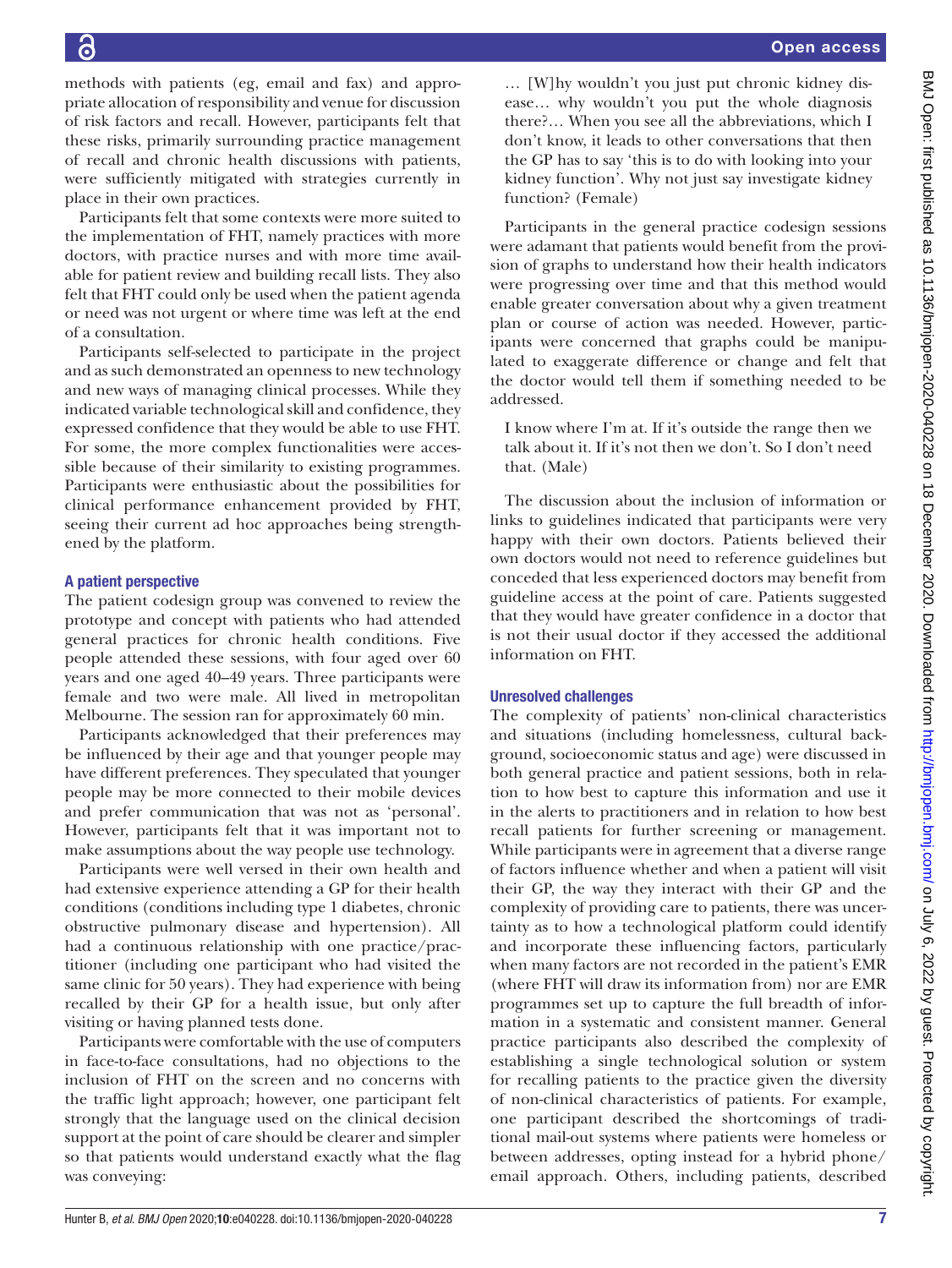the presumed preferences of different age groups in receiving contact from a general practice. The discussions indicated that these issues required additional consideration to determine which features could be embedded in the FHT technology and which would form part of the broader implementation of FHT within a QI framework.

A final issue that was very briefly touched on, but not resolved, was how to display recommendations relating to comorbidity and multimorbidity. The group considered options for a prioritisation process, a time-limited condition specific focus and a broader display of all conditions. These discussions did not resolve with a single solution and indicated to the research and development team that a multipronged approach may be required. Development was to focus on the prototype with a single condition to test if the concept was both possible and useful.

#### **DISCUSSION**

Regular audit and feedback has the potential to increase physician awareness of CKD and improve clinical outcomes for patients. $35$  This awareness, coupled with the experience of members of the research team in CKD (clinical and QI), informed the decision to use CKD as the 'test condition' in the development process. Using this exemplar as a handle to focus their thoughts, codesign participants requested (and codesigned) a system that included features in keeping with this best prac-tice approach to QI,<sup>[4 12 35](#page-8-2)</sup> including audit, feedback and clinical decision support, and wanted to see guideline concordant recommendations for care while in consultation. In keeping with previous research, participants identified that the prototype needed to work within their existing workflow to facilitate automated patient recall and track patients with/at-risk of specific conditions.<sup>[5](#page-8-3)</sup> It needed to be simple, provide visual snapshots of information and easy access to relevant guidelines and facilitate QI activities. This combination of features should work to alleviate the barriers to implementation of guideline concordant care, as identified by Vest *et al* and others, including knowledge of the chronic condition, engagement with patients/specialists, time demands and access to/ability to use data.<sup>15-23 36</sup> The challenge for the FHT technical development team was to operationalise this to find a balance between comprehensive information provision and too much information, between appropriately timed alert and recurrent annoyance, and between succinct and coherent delivery of complex information and over simplification. Evaluation of the implementation of the prototype in multiple general practice settings will provide greater understanding of whether these features are effective in supporting QI.

Codesign has been used effectively in a broad range of healthcare settings to improve physician engagement with QI activities. $37 \frac{38}{10}$  The inclusion of the 'think aloud' sessions enhanced this codesign process and enabled the developers to test run their concepts, to determine where

the design was not complying with the user requirements and to revise the prototype to resolve these concerns.

A key component of successful QI is the level and nature of involvement of the end users, in this case the healthcare professionals.<sup>9</sup> Those who participated in this project wanted to develop and test the proposed FHT platform and find new ways to improve their responses to chronic healthcare. The process itself generated useful ideas for technological development and reflections on the ways the technology would be used in practice, particularly in conjunction with existing technologies, tools and work practices. Issues and challenges identified by participants were reflective of issues common to the introduction of new technology and new programmes (as discussed briefly in the background section of this report), as were the described facilitators of success.

Participants in the codesign process were drawn from a diverse range of contexts, with varying access to resources, vastly different staffing arrangements, patient lists and capacity for new interventions. The breadth of experience and knowledge contributed by the general practice participants, patients and the research and development team has enriched the design process, enabling the conceptualisation of a flexible platform designed to improve patient health outcomes. Over the codesign journey, it was clear that participants were visualising how they could use FHT in their own daily work to set goals and targets in relation to CKD. In contrast to 'top down' approaches to QI intervention design, this design process enabled the researchers to identify and resolve possible barriers to implementation specific to this particular group of end users before implementing FHT. However, participants may not have been representative of these groups more generally, and broader consultation needs to be undertaken to determine the acceptability and usefulness of FHT to a broader general practice and patient audience.

In recognition of the central role patients play in their own health journeys,<sup>39</sup> patients were consulted about the acceptability of FHT in primary care. Participating patients also supported the use of the platform in general practice. They felt that use of the platform demonstrated a high level of patient care and could increase patient confidence in health practitioners. Further consultation with patients who have been identified using the FHT platform will provide additional insight on patient experience. Similarly, further piloting and evaluation will provide insight into the usefulness of FHT for QI activities across a range of different general practice settings.

The next step for the FHT project was to pilot the prototype in two different general practice settings and undertake an evaluation of the implementation process (completed in early 2020, results as yet unpublished) using the framework for effective audit and feedback developed by Brown *et al*<sup>[9](#page-8-6)</sup>, Clinical Performance Feedback Intervention Theory. Further refinement and piloting of FHT in additional general practice settings in 2020–2021 will determine the specific impact of contextual factors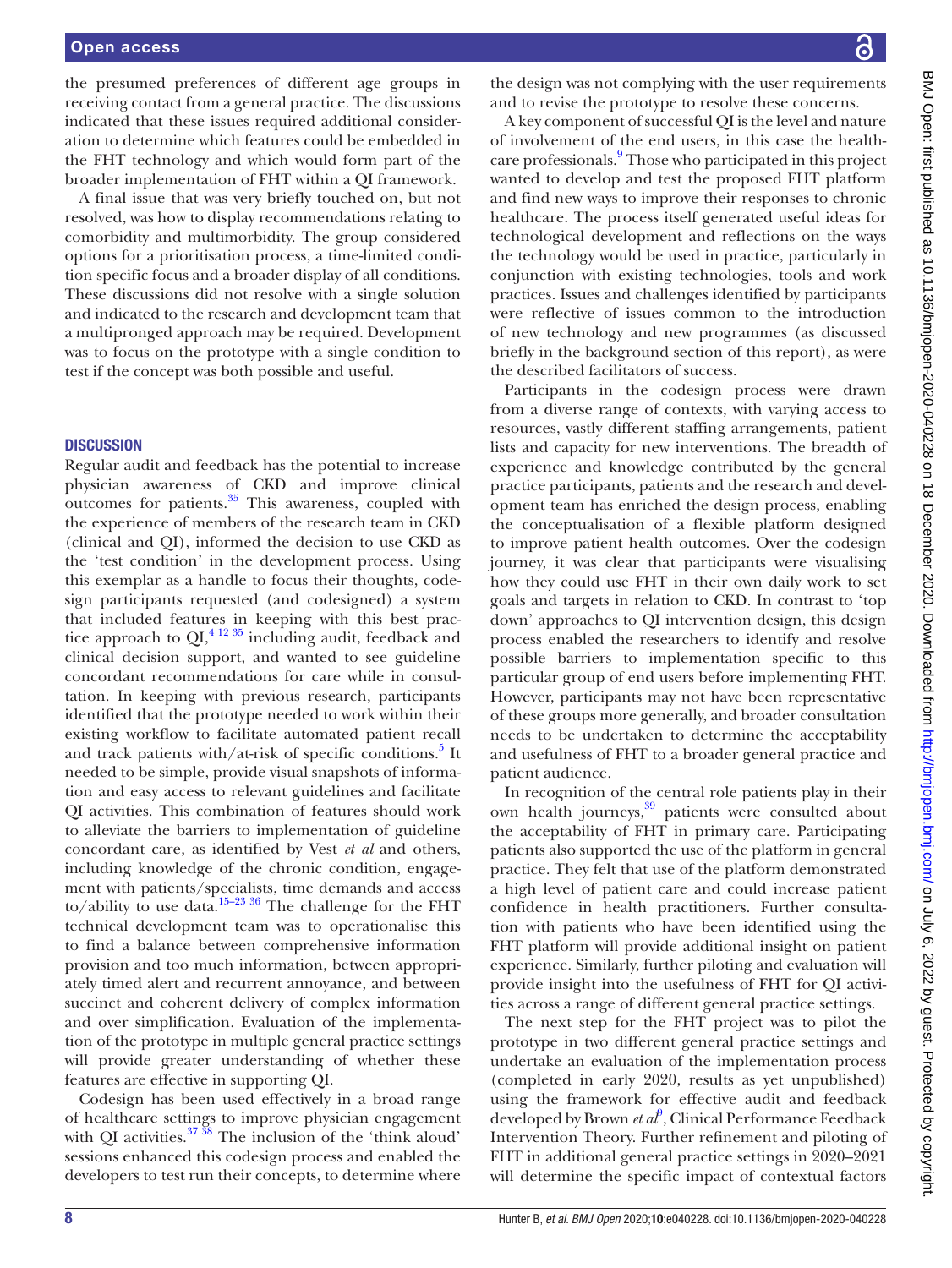on implementation and ongoing use of FHT and the usefulness and acceptability of the platform to GPs, nurses and practice managers. Further development of the tool is underway to include multiple chronic health conditions (including CKD, CVD, T2D and prostate cancer). A pragmatic cluster randomised control trial is planned to commence in late 2021 to further test the usefulness of FHT in improving outcomes for patients.

# **CONCLUSION**

The aim of this study was to codesign with end users an electronic QI tool incorporating audit and clinical decision support for use by Australian general practice staff to support chronic disease management. This approach has been a practical and acceptable method for bringing together ideas, concepts and end user needs to develop a platform that can be integrated into the general practice clinical workload. Challenges with QI applications remain an ongoing challenge. However, the resulting FHT version 1 platform is being tested in the general practice pilot sites to determine fidelity to design intentions, acceptability and usefulness of the tool and factors influencing implementation.

To ensure that future development of the FHT platform continues to be informed by real world need an advisory group comprising GPs, practices nurses and practice managers will be established. This group will sit alongside a consumer (people with/who care for people with a chronic condition) advisory group and both will provide advice and guidance on future testing and development of the FHT platform.

#### Twitter Jo-Anne Manski-Nankervis [@jo\\_manski](https://twitter.com/jo_manski)

Acknowledgements The authors would like to acknowledge the contributions of the Future Health Today (FHT) project team and investigators. We would also like to acknowledge the time and commitment of all codesign participants.

Contributors J-AM-N, an experienced researcher and academic general practitioner (GP), developed the study design, which was refined following feedback by RB (PhD and mixed methods researcher), NL (PhD and QI researcher) and CN (nephrologist). RB and AW (experienced researcher) undertook recruitment of participants. J-AM-N conducted the codesign sessions with support of RB and JJ (nephrologist) and RB conducted the think aloud interviews. KA was a participant in the codesign sessions. BH (PhD and experienced qualitative researcher), and RM (academic GP and qualitative researcher) performed the analysis of the data. BH drafted the manuscript with support from CH (PhD and experienced researcher) and KA (PhD, GP and experienced researcher). All authors revised all drafts and approved the final version of the manuscript.

Funding The FHT project is a multiyear project supported by the Paul Ramsay Foundation (award/grant number: N/A) and the Australian Government's Medical Research Future Fund (MRFF) Rapid Applied Research Translation programme in conjunction with the Melbourne Academic Centre for Health (award/grant number: N/A). The latter fund also provided salary support to Karyn Alexander. J-AM-N is supported by a Next Generation Clinical Researchers Programme – TRIP Fellowship Funded from the MRFF.

#### Competing interests None declared.

#### Patient consent for publication Not required.

Ethics approval Ethics project approval was granted by the Melbourne Health Human Research Ethics Committee, The Royal Melbourne Hospital (Ethics ID: HREC/47394/MH-2018) and registered with the University of Melbourne Human Ethics Sub-Committee (Ethics ID: 1852972).

Provenance and peer review Not commissioned; externally peer reviewed.

Data availability statement Deidentified data are available on reasonable request. Deidentified data can be requested from the Research Lead, JMN via the FHT website or contact-FHT@unimelb.edu.au.

Supplemental material This content has been supplied by the author(s). It has not been vetted by BMJ Publishing Group Limited (BMJ) and may not have been peer-reviewed. Any opinions or recommendations discussed are solely those of the author(s) and are not endorsed by BMJ. BMJ disclaims all liability and responsibility arising from any reliance placed on the content. Where the content includes any translated material, BMJ does not warrant the accuracy and reliability of the translations (including but not limited to local regulations, clinical guidelines, terminology, drug names and drug dosages), and is not responsible for any error and/or omissions arising from translation and adaptation or otherwise.

Open access This is an open access article distributed in accordance with the Creative Commons Attribution Non Commercial (CC BY-NC 4.0) license, which permits others to distribute, remix, adapt, build upon this work non-commercially, and license their derivative works on different terms, provided the original work is properly cited, appropriate credit is given, any changes made indicated, and the use is non-commercial. See: [http://creativecommons.org/licenses/by-nc/4.0/.](http://creativecommons.org/licenses/by-nc/4.0/)

#### ORCID iDs

Barbara Hunter <http://orcid.org/0000-0002-1268-3166> Ruby Biezen<http://orcid.org/0000-0003-1736-9675> Rita McMorrow <http://orcid.org/0000-0002-2835-9504> Jo-Anne Manski-Nankervis<http://orcid.org/0000-0003-2153-3482>

# <span id="page-8-0"></span>**REFERENCES**

- 1 Hayes P. *No one knows you like your GP*. newsGP, 2018.
- 2 Britt H. *General practice activity in Australia 2014–15. general practice series No. 38*. Sydney: Sydney University Press, 2015.
- <span id="page-8-1"></span>3 Australian Institute of Health and Welfare (AIHW). *Cardiovascular disease, diabetes and chronic kidney disease - Australian facts: Prevalence and incidence, in Cardiovascular, diabetes and chronic kidney disease series no. 2*. Canberra: AIHW, 2014.
- <span id="page-8-2"></span>4 Ivers N, Jamtvedt G, Flottorp S, *et al*. Audit and feedback: effects on professional practice and healthcare outcomes. *[Cochrane Database](http://dx.doi.org/10.1002/14651858.CD000259.pub3)  [Syst Rev](http://dx.doi.org/10.1002/14651858.CD000259.pub3)* 2012;6:CD000259.
- <span id="page-8-3"></span>5 Johnson MJ, May CR. Promoting professional behaviour change in healthcare: what interventions work, and why? A theory-led overview of systematic reviews. *[BMJ Open](http://dx.doi.org/10.1136/bmjopen-2015-008592)* 2015;5:e008592.
- <span id="page-8-4"></span>6 Garg AX, Adhikari NKJ, McDonald H, *et al*. Effects of computerized clinical decision support systems on practitioner performance and patient outcomes: a systematic review. *[JAMA](http://dx.doi.org/10.1001/jama.293.10.1223)* 2005;293:1223–38.
- <span id="page-8-5"></span>7 Van de Velde S, Heselmans A, Delvaux N, *et al*. A systematic review of trials evaluating success factors of interventions with computerised clinical decision support. *[Implement Sci](http://dx.doi.org/10.1186/s13012-018-0790-1)* 2018;13:114.
- 8 Pefanis A, Botlero R, Langham RG, *et al*. eMAP:CKD: electronic diagnosis and management assistance to primary care in chronic kidney disease. *[Nephrology Dialysis Transplantation](http://dx.doi.org/10.1093/ndt/gfw366)* 2016;98:gfw366:121–8.
- <span id="page-8-6"></span>9 Brown B, Gude WT, Blakeman T, *et al*. Clinical performance feedback intervention theory (CP-FIT): a new theory for designing, implementing, and evaluating feedback in health care based on a systematic review and meta-synthesis of qualitative research. *[Implement Sci](http://dx.doi.org/10.1186/s13012-019-0883-5)* 2019;14:40.
- <span id="page-8-7"></span>10 Brown B, Balatsoukas P, Williams R, *et al*. Interface design recommendations for computerised clinical audit and feedback: hybrid usability evidence from a research-led system. *[Int J Med](http://dx.doi.org/10.1016/j.ijmedinf.2016.07.010)  [Inform](http://dx.doi.org/10.1016/j.ijmedinf.2016.07.010)* 2016;94:191–206.
- 11 Tu K, Wang M, Young J, *et al*. Validity of administrative data for identifying patients who have had a stroke or transient ischemic attack using EMRALD as a reference standard. *[Can J Cardiol](http://dx.doi.org/10.1016/j.cjca.2013.07.676)* 2013;29:1388–94.
- <span id="page-8-8"></span>12 Brown B, Balatsoukas P, Williams R, *et al*. Multi-method laboratory user evaluation of an actionable clinical performance information system: implications for usability and patient safety. *[J Biomed Inform](http://dx.doi.org/10.1016/j.jbi.2017.11.008)* 2018;77:62–80.
- 13 Meijers JMM, Halfens RJG, Mijnarends DM, *et al*. A feedback system to improve the quality of nutritional care. *[Nutrition](http://dx.doi.org/10.1016/j.nut.2013.02.007)* 2013;29:1037–41.
- 14 Dowding D, Randell R, Gardner P, *et al*. Dashboards for improving patient care: review of the literature. *[Int J Med Inform](http://dx.doi.org/10.1016/j.ijmedinf.2014.10.001)* 2015;84:87–100.
- <span id="page-8-9"></span>15 Patel B, Usherwood T, Harris M, *et al*. What drives adoption of a computerised, multifaceted quality improvement intervention for